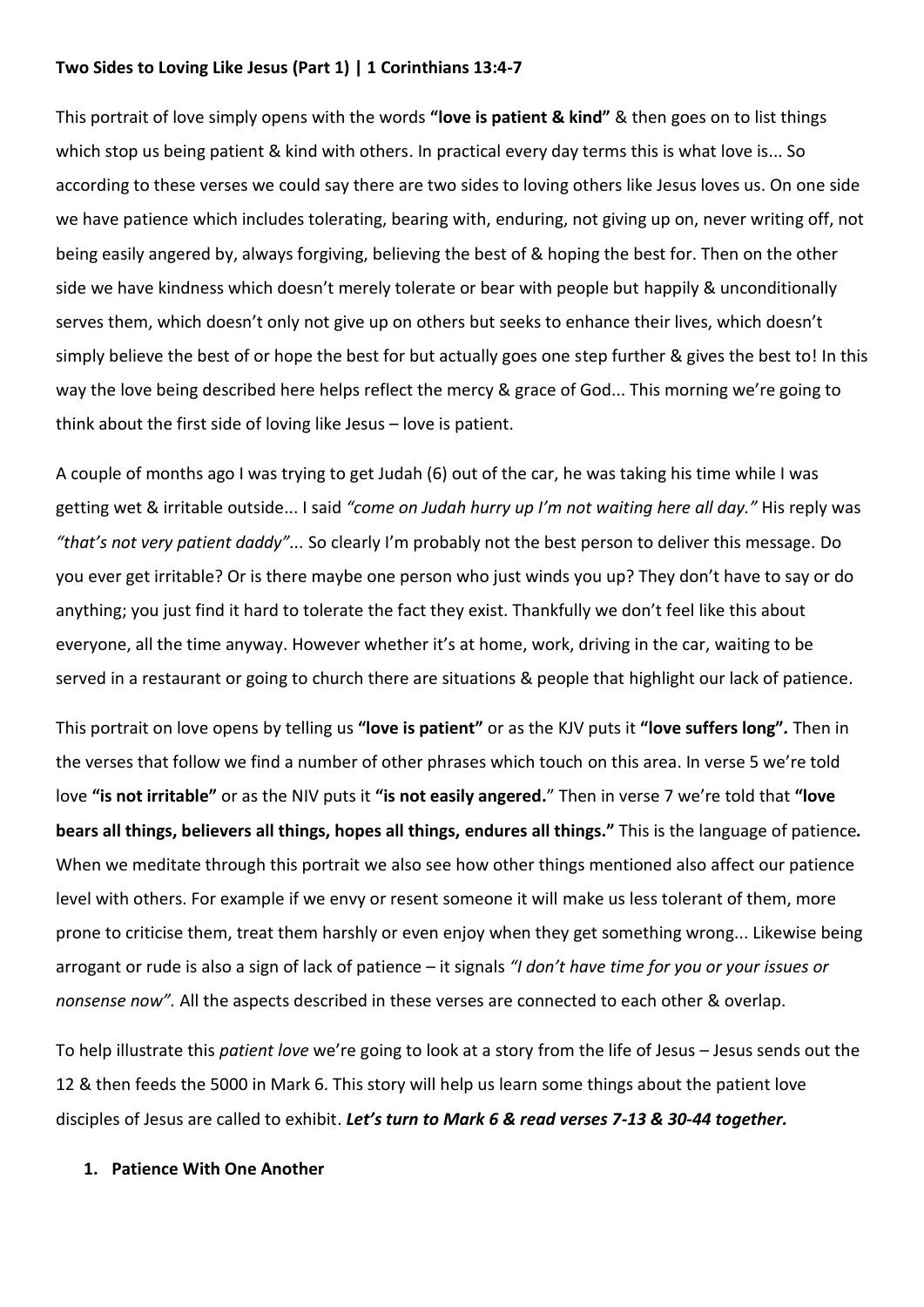Firstly note who the twelve are. They are a mixed group of men called together around Jesus & sent on a mission. This is highlighted most clearly in the extremes of Simon who was a Zealot & Matthew who was a tax collector. Zealots worked against the government while tax collectors worked for the government. Mathew being among the 12 would have been a struggle for all the disciples, but for Simon he was the total opposite. In order to truly follow Jesus they had to put their differences aside. This would have taken great patience & tolerance. This is also a picture of what Christian community & mission should look like.

Don Carson writes; *"Ideally... the church itself is not made up of natural friends. It is made up of natural enemies. What binds us together is not common education, common race, common nationality, common accents, common jobs or anything else of that sort. Christians come together... because... they have all been loved by Jesus himself. They are a band of natural enemies who love one another for Jesus' sake."* If our Christian community does not reflect this – whether it be our Sunday gatherings or any other meeting or ministry we do – then it simply is not Christian enough.

Scott Sauls writes; *"Sometimes it takes having differences, not understanding one another, and even being a little bit irritated & bored with one another, to remind us that the church is a family & not a club. At its best, this family dynamic of the local church functions as God's fertile soil for growing us beyond tolerance toward true expressions of love & unity."*

Francis Schaefer writes; *"As a matter of fact, we have a greater possibility of showing what Jesus is speaking about here in the midst of our differences, that we do if we are not differing... When everything is going well & we are all standing around in a nice little circle, there is not so much to be seen by the world. But when we come to the place where there is real difference... but at the same time observable love, then there is something that the world can see..."*

For any of this to work we need to know the reality of **"love is patient"** in our hearts & fellowship. This is where loving one another as Jesus loves us makes a real difference in our relationships.

## **2. Patience With All**

Let me quickly point out a few other things from the story. These 12 disciples go out on their first mission trip which included journeying with one another & staying with whoever would have them. During this time they ministered to many people in different places. We read about their trip in verses 7-13. By the time we reach verse 30 they are back with Jesus, reporting all they had done & taught. We can imagine the excitement in their voices as they shared the stories from their trip... They were pretty impressed with themselves after such a period of ministry.

However the location of their feedback time was busy with people & the disciples couldn't get an opportunity to eat... So Jesus says to them; *"Come with me by yourselves to a quiet place and get some*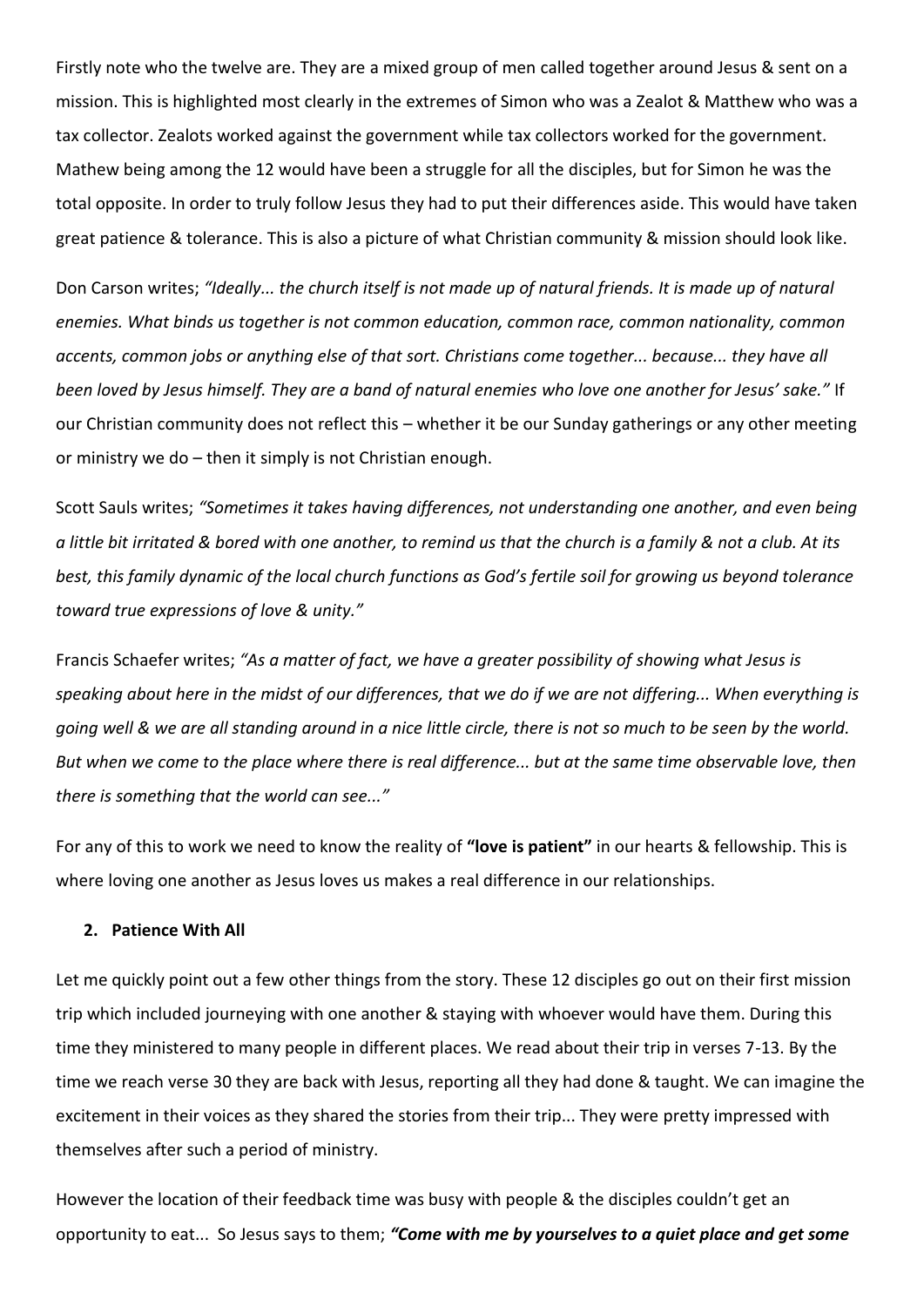*rest."* So off they went hoping to get some peace, rest & food after their busy trip. Jesus Then it says V33; *"But many recognised them and ran on foot from all the towns and got there ahead of them."* Jesus is giving them a little window into his life.

The disciples are tired & hungry after their ministry trip. What happens when you're tired & hungry? You get more easily irritated & impatient; you also become more focused on your own needs than others. All of a sudden being celebrity disciples it's so appealing... And we see them growing impatient with the inescapable crowd, but Jesus doesn't. Verse 34 says; "*When Jesus landed and saw a large crowd, he had compassion on them, because they were like sheep without a shepherd. So he began teaching them many things."* Then in verse 35 it says*; "By this time it was getting late in the day, so his disciples came to him. "This is a remote place," they said, "and it's already very late. Send the people away so that they can go to the surrounding countryside and villages and buy themselves something to eat."*

You can hear the irritation in their tone – *"Send the people away..."* In fact it seems like they interrupted Jesus' sermon to tell him to do so. Then Jesus adds to their irritation by making the most ridiculous suggestion; *"You give them something to eat..."* They want some solitude, not more time with the large crowd. Jesus is now stretching their patience. Would they ever get a chance to rest? Does Jesus not know when to call it a day? *One thing we learn from this story is that it takes great patience to be a disciple of Jesus...* Do we have the patience to be disciples of Jesus? The patience to be included in a group of people where there are those who are opposite to us in every way. The patience to be stretched & inconvenienced by Christ's agenda to meet the spiritual needs of people around us!

The disciples thought they were the men after their short term mission trip but Jesus was showing them a glimpse of the ongoing reality of being his disciples. It's not all signs & wonders it takes great patience with one another & others. It's not a one week blitz for the kingdom; it's the ongoing demands of patiently & faithfully ministering to a world full of people who are lost like sheep without a shepherd. That takes *patient love*. It's easy being *Super Christian* for a week, but to survive & excel as a disciple of Jesus we have to learn that *"love suffers long"* (KJV). We have to learn to put our own feelings aside in order to patiently & steadfastly love others. And this is exactly what Jesus asked his disciples to do here in this story.

Yes they're tired & hungry, so is Jesus! But if they are to be his disciples then they need to patiently follow him right until the end of the day, without becoming irritable, resentful or self-focused. Jesus is teaching his disciples they need more patience. So instead of sending the people away Jesus takes the little his disciples could find & miraculously provides for 5000+ people! And his disciples get to be the distributors of the miraculous provision of God. *Those who patiently persevere with Jesus & others witness the biggest miracles of all.* And guess how many baskets of food where left? Twelve! One for each of the twelve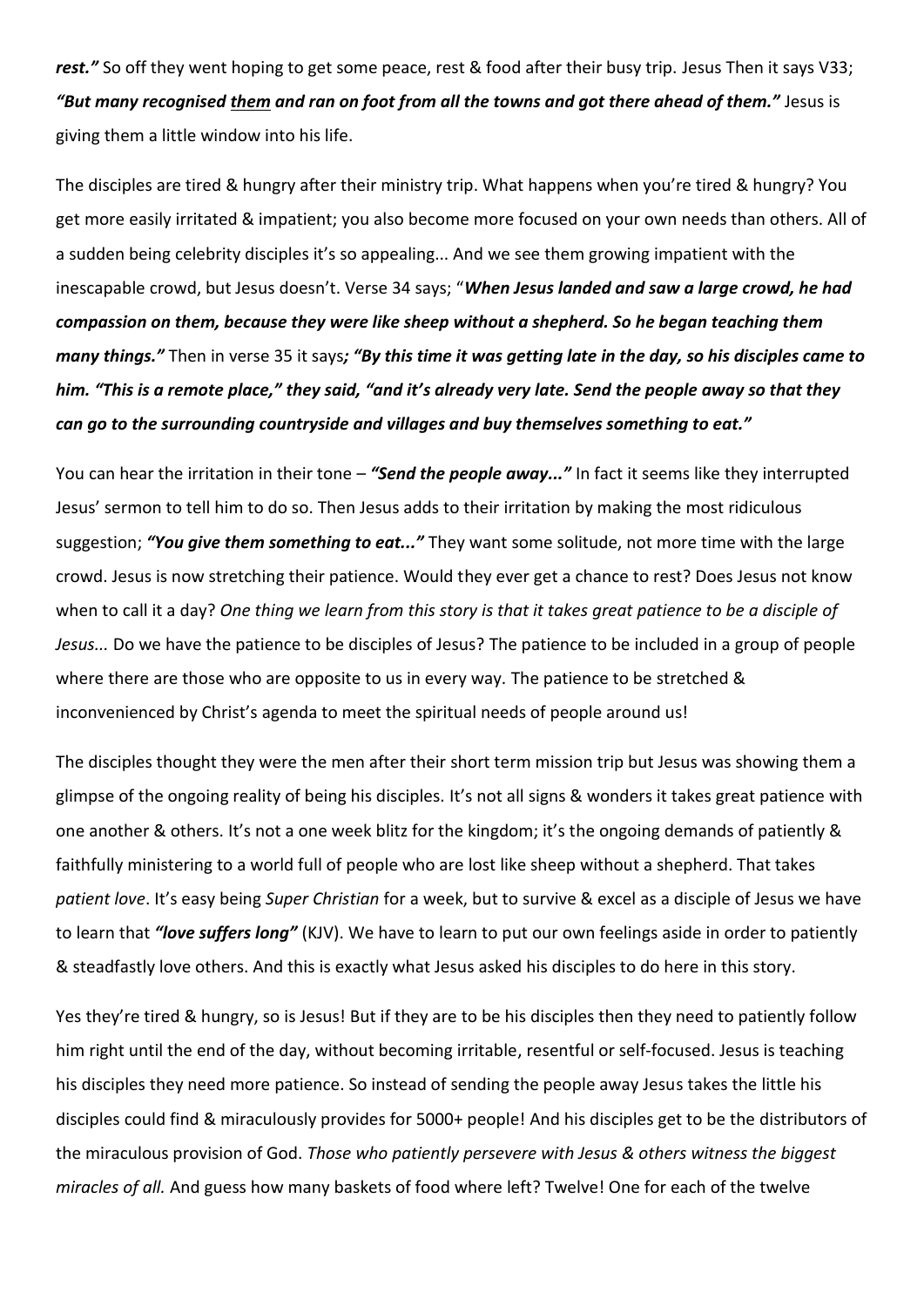disciples! Point being, if we put others first we will never go without – Jesus will always provide for our needs. Jesus will fill our basket at the end of every long, tiring & demanding day.

## **Conclusion**

*Patience is a virtue which helps us to love like Jesus; irritability, envy, being rude, insisting on our own way & being resentful are things which stops loving like Jesus.* Irritability for example sees others as an inconvenience... envy sees others as a threat... arrogance views others as less important... When the disciples were irritated about how long Jesus was taking, they wanted rid of the people. When we are irritable or envious or any of these things, we want rid of others. We see them as a burden to our lives. Irritability makes us resent others & push them away & distance ourselves from their issues. Irritability causes us to put our needs before the needs of others. Irritability can say some nasty things about others. Irritability criticises & blames everyone else for being the way they are, without trying to understand them...

That's the problem with things like irritability, envy , rudeness,& resentment; they always view others as the problem... *"They make me so mad... they are so annoying... stuff them, I have my own issues to deal with... well would you look at them... they only have themselves to blame... idiots... I have no time for Muppets like them... I can't believe they're getting away with that."* But here's the bottom line: God is not assessing our hearts on how irritating others are, but on how irritable we are. He is not judging us on how annoying others are but how patient we are. We need to take responsibility for our own attitudes if we are to grow in loving others like Jesus loves us. Remember we need to start by working on our own hearts. Loving like Jesus is to do with how loving we are, not how lovable others are. And maybe it would surprise us how less irritating others would become if we became less irritable, rude, envious or arrogant & instead became more patient like Jesus!?

Love protects & endures with people we would otherwise write off, it also helps us to patiently persevere in doing good to others even when we don't feel like it – when we are tired, hungry & drained. In the story the disciples got irritated because they got tired of Jesus doing good... 2 Thess. 3:13 says; *"And as for you, brothers and sisters, never tire of doing what is good."* This is the kind of patient love we're called to. Gal 6:9-10 says; *"Let us not become weary in doing good, for at the proper time we will reap a harvest if we do not give up. Therefore, as we have opportunity, let us do good to all people, especially those who belong to the family of believers."*

We are called to show *loving-patience* towards all people. 1 Thess. 5:14 says; *"And we urge you, brothers, admonish the idle, encourage the fainthearted, help the weak, be patient with them all."* In church & ministry we come across all sorts of people, as summarised in that verse, but we are called to *"be patient with them all"*. This is one way we demonstrate love towards them. Eph 4:1-2 says; **"I... urge you to walk**